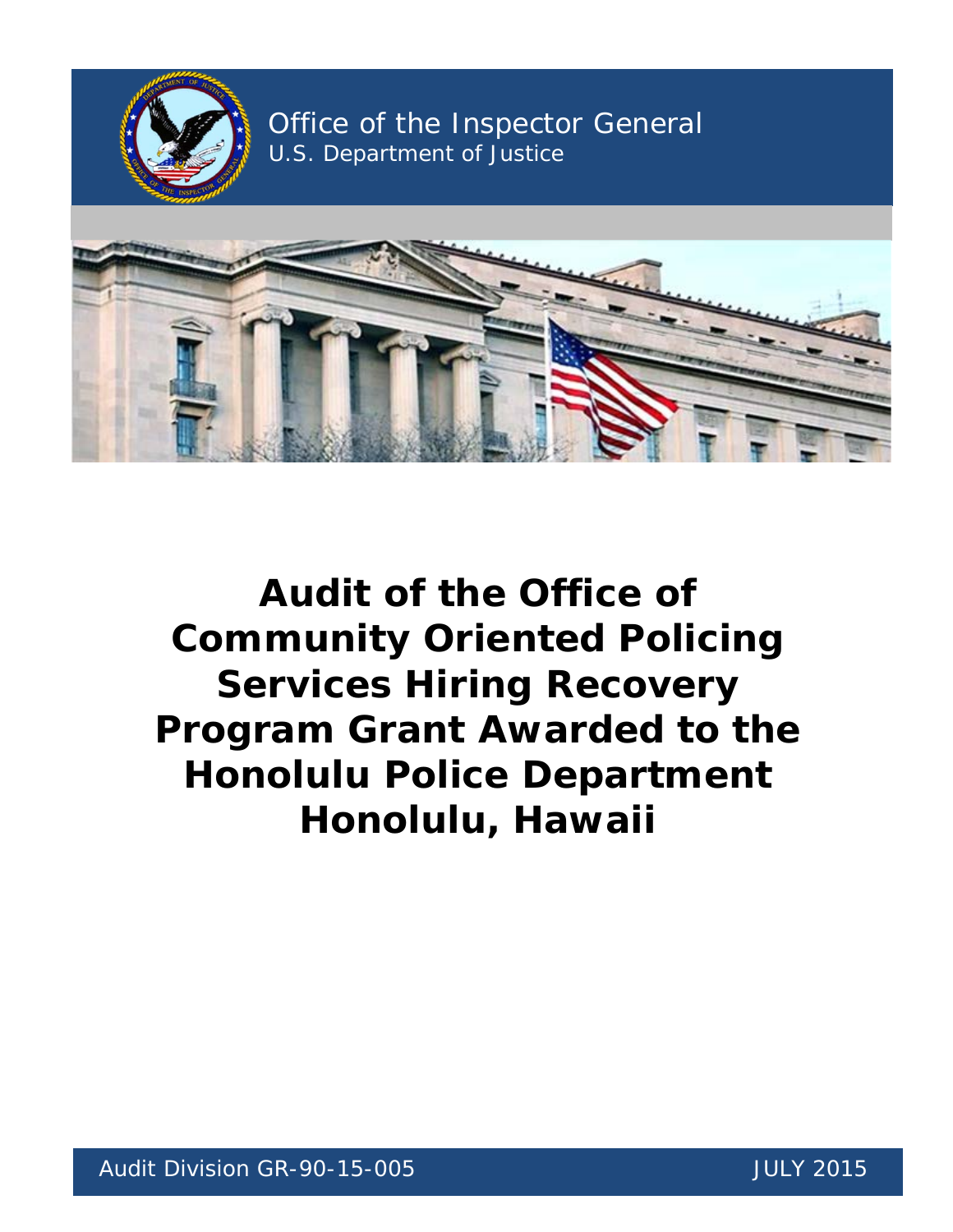# **AUDIT OF THE OFFICE OF COMMUNITY ORIENTED POLICING SERVICES HIRING RECOVERY PROGRAM GRANT AWARDED TO THE HONOLULU POLICE DEPARTMENT HONOLULU, HAWAII**

## **EXECUTIVE SUMMARY**

 Policing Services, Hiring Recovery Program grant awarded to the Honolulu, Hawaii, Police Department (Honolulu PD). The purpose of grant 2009-RJ-WX-0040 was for the Honolulu PD to hire 2[1](#page-1-0) police officers.<sup>1</sup> The 3-year CHRP grant was awarded to The U.S. Department of Justice Office of the Inspector General, Audit Division, has completed an audit of a \$5,197,353 Office of Community Oriented the Honolulu PD on July 1, 2009, and with extensions ended on May 31, 2015.

The objective of the audit was to determine whether costs claimed under the grant were allowable, supported, and in accordance with applicable laws, regulations, guidelines, and the terms and conditions of the grant. We also assessed the Honolulu PD's program performance in meeting grant objectives and overall accomplishments.

We determined that the Honolulu PD generally complied with the essential grant requirements in the areas we tested, and all tested expenditures were found to be allowable, supported, and in accordance with applicable laws, regulations, guidelines, and the terms and conditions of the grant.

 These items are discussed in further detail in the Findings and methodology appear in Appendix 1. We discussed the results of our audit with Honolulu PD officials and have included their comments in the report, as applicable. Appendices 2 and 3, respectively. Recommendations section of the report. The audit objective, scope, and In addition, we requested from the Honolulu PD and COPS written responses to a draft copy of our audit report. We received those responses and they are found in Appendices 2 and 3, respectively.<br>
1 A Grant Adjustment Notice (GAN) dated October 25, 2013, extended the grant end date to

 $\overline{a}$ 

<span id="page-1-0"></span><sup>&</sup>lt;sup>1</sup> A Grant Adjustment Notice (GAN) dated October 25, 2013, extended the grant end date to May 31, 2015. The Honolulu PD expended all funding on March 24, 2014.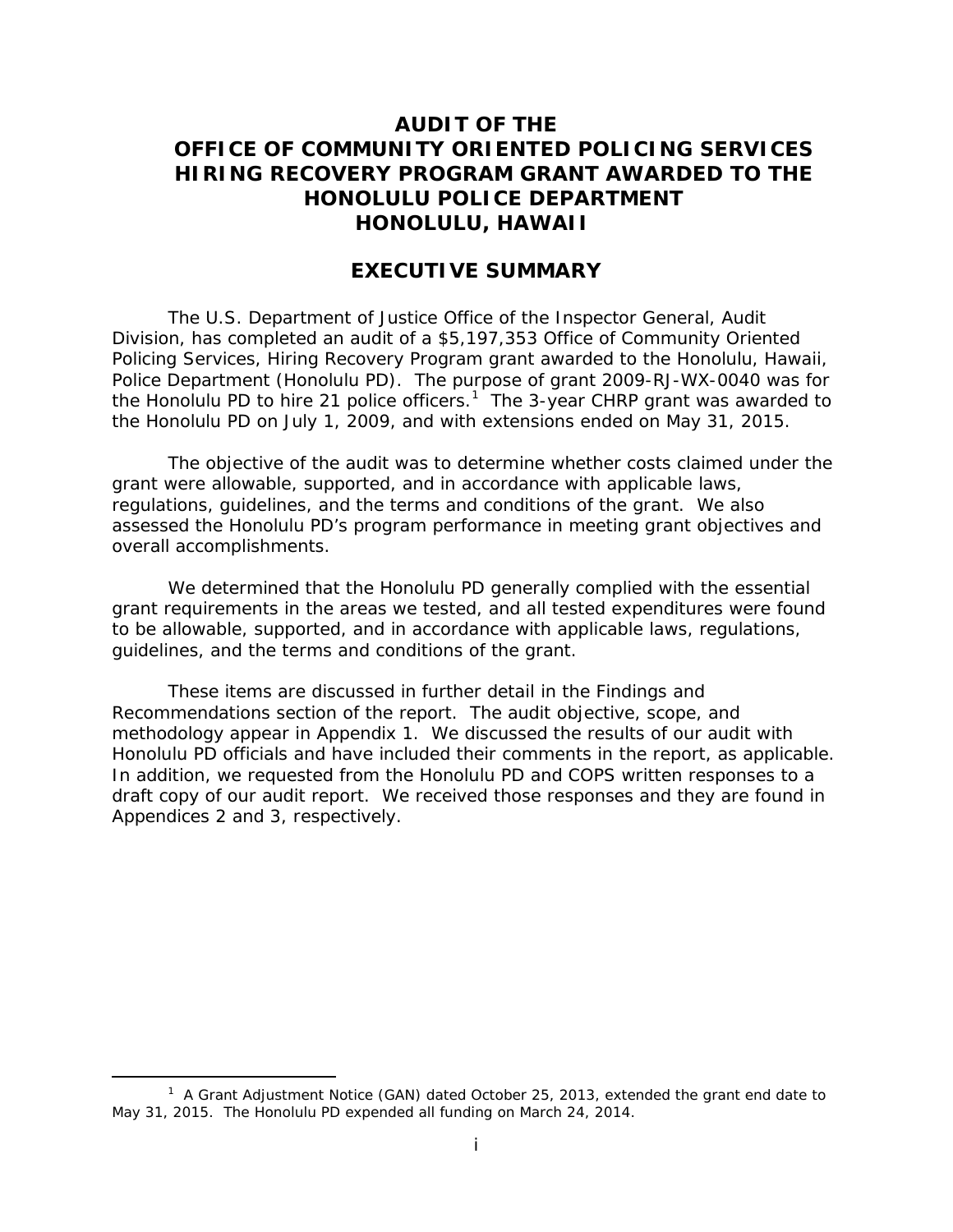# **AUDIT OF THE OFFICE OF COMMUNITY ORIENTED POLICING SERVICES HIRING RECOVERY PROGRAM GRANT AWARDED TO THE HONOLULU POLICE DEPARTMENT HONOLULU, HAWAII**

# **TABLE OF CONTENTS**

| APPENDIX 1: OBJECTIVES, SCOPE, AND METHODOLOGY13 |
|--------------------------------------------------|
|                                                  |
|                                                  |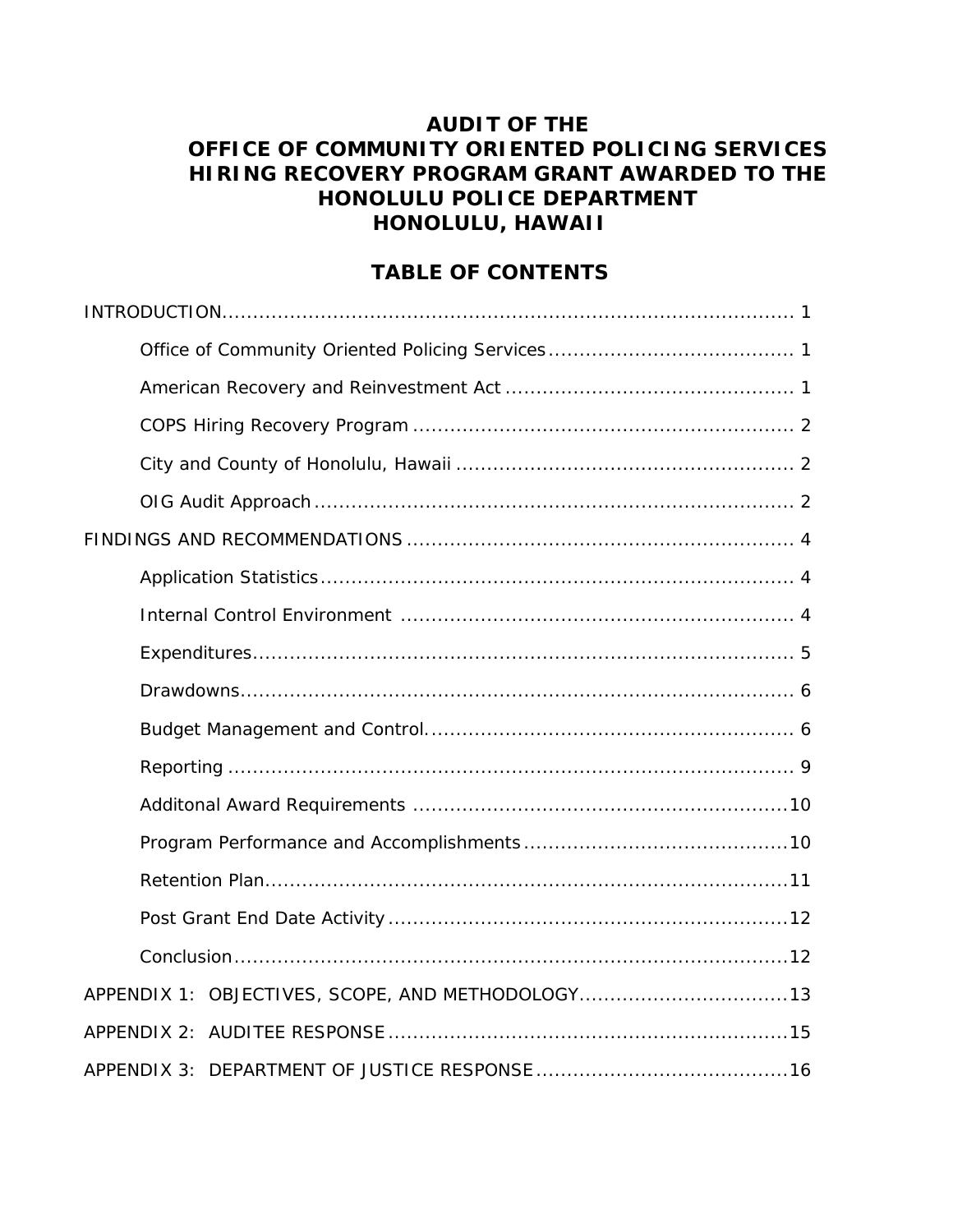# **AUDIT OF THE OFFICE OF COMMUNITY ORIENTED POLICING SERVICES HIRING RECOVERY PROGRAM GRANT AWARDED TO THE HONOLULU POLICE DEPARTMENT HONOLULU, HAWAII**

## **INTRODUCTION**

 awarded to the Honolulu Police Department (Honolulu PD), Honolulu, Hawaii. The The U.S. Department of Justice Office of the Inspector General (OIG), Audit Division, has completed an audit of the Office of Community Oriented Policing Services (COPS) Hiring Recovery Program (CHRP) grant, 2009-RJ-WX-0040, grant in the amount of \$5,197,353 was used by the Honolulu PD to hire 21 police officers.

#### **Table 1**

### **CHRP Grant Awarded to the Honolulu Police Department**

| <b>Award Number</b>               | Award<br><b>Start Date</b> | Award<br>End Date <sup>2</sup> | <b>Award Amount</b> |
|-----------------------------------|----------------------------|--------------------------------|---------------------|
| l 2009-RJ-WX-0040                 | July 1, 2009               | May 31, 2015                   | \$5,197,353         |
| $C_{\text{max}}$ $C_{\text{max}}$ |                            |                                |                     |

Source: COPS.

<span id="page-3-0"></span> $\overline{a}$ 

 grant were allowable, reasonable, and in accordance with applicable laws, regulations, guidelines, and the terms and conditions of the grant. We also The objective of the audit was to determine whether costs claimed under the assessed the Honolulu PD's program performance in meeting grant objectives and overall accomplishments.

## **Office of Community Oriented Policing Services**

 policing strategies in jurisdictions of all sizes across the country. COPS provides Within the Department of Justice, the Office of COPS assists law enforcement agencies in enhancing public safety through the implementation of community funding to state, local, and tribal law enforcement agencies and other public and private entities to hire and train community policing professionals, acquire and deploy cutting-edge crime-fighting technologies, and develop and test innovative policing strategies.

## **American Recovery and Reinvestment Act**

On February 17, 2009, the President signed into law the American Recovery and Reinvestment Act of 2009 (Recovery Act). The purposes of the Recovery Act were to: (1) preserve and create jobs and promote economic recovery; (2) assist those most impacted by the recession; (3) provide investments needed to increase economic efficiency by spurring technological advances in science and health;

 $2$  The Award End Date includes all time extensions that were approved by COPS.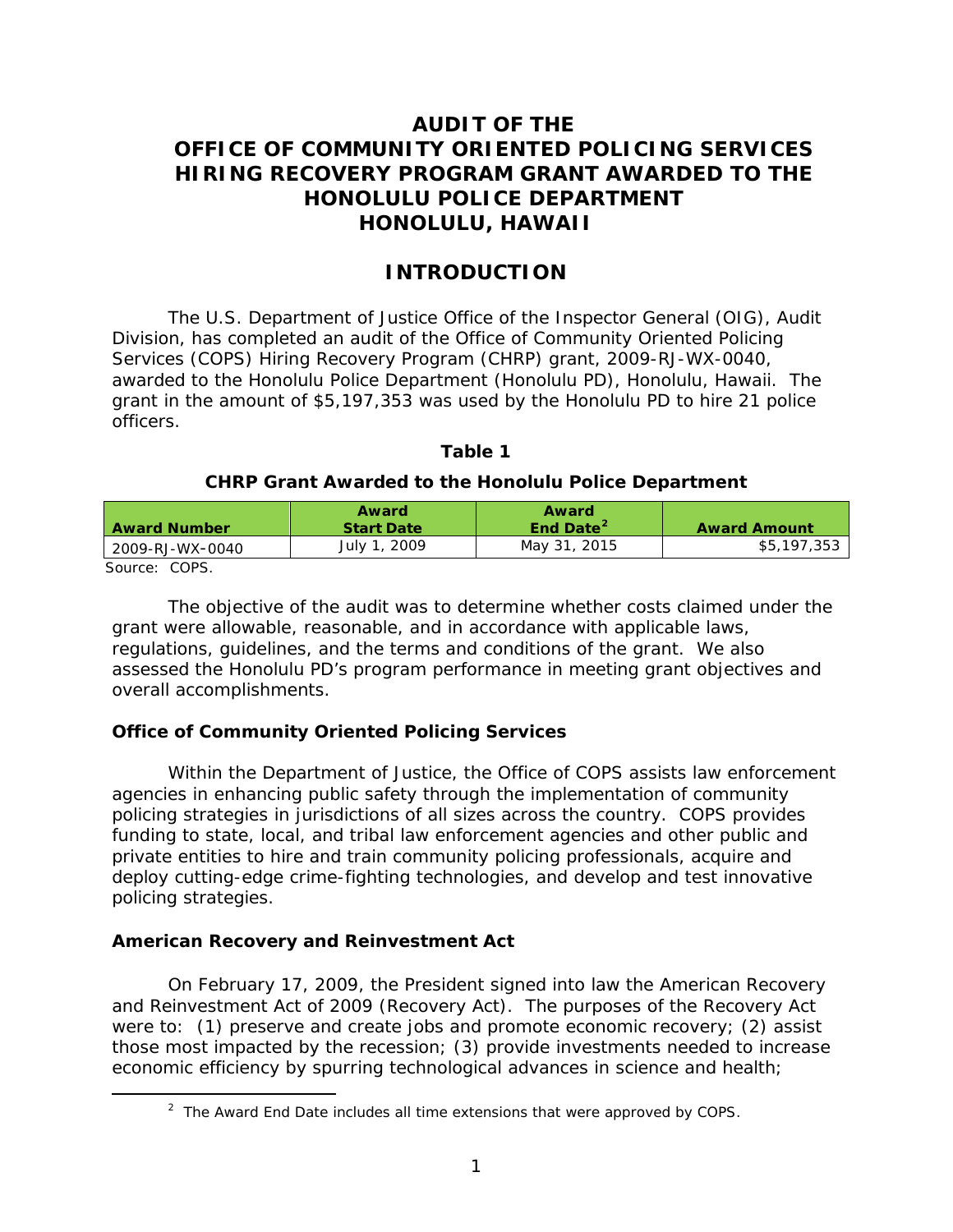<span id="page-4-0"></span>(4) invest in transportation, environmental protection, and other infrastructure that will provide long term economic benefits; and (5) stabilize state and local government budgets in order to minimize and avoid reductions in essential services and counterproductive state and local tax increases.

 grants to state, local, and tribal governments to hire or retain police officers. The Recovery Act provided approximately \$4 billion to the Department of Justice in grant funding to be used to enhance state, local, and tribal law enforcement efforts. Of these funds, \$1 billion was provided to the COPS Office for

#### **COPS Hiring Recovery Program**

 officer positions, for rehired officers who had been laid off, or for officers who were requesting funding for approximately 39,000 officer positions. On July 28, 2009, COPS announced its selection of 1,046 law enforcement agencies as recipients of the \$1 billion CHRP funding to hire, rehire, and retain 4,699 officers. The grants To distribute the Recovery Act money, COPS established the COPS CHRP, a grant program for the hiring, rehiring, and retention of career law enforcement officers. COPS created CHRP to provide 100 percent of the funding for approved entry-level salaries and benefits (for 3 years) for newly-hired, full-time sworn scheduled to be laid off on a future date. COPS received 7,272 applications were competitively awarded based on data submitted by each applicant related to fiscal and economic conditions, rates of crime, and community policing activities.

#### **City and County of Honolulu, Hawaii**

 The Honolulu PD is the principal law enforcement agency of the City and outlying islands. The island of O'ahu is located in the Pacific Ocean, approximately 2,400 miles southwest of San Francisco, California and includes 73 percent of the Census, had a population of 337,256 – Hawaii's most populous city. The Honolulu PD patrols the entire island of O'ahu and at the time of the grant application in County of Honolulu, Hawaii. The City and County of Honolulu is a consolidated citycounty and includes the city of Honolulu, the island of O'ahu, and several minor state's total population of about 1.36 million. Located on the island of O'ahu, the city of Honolulu is the capital of the state of Hawaii and according to the 2010 U.S. fiscal year (FY) 2009, it had a budget of over \$210 million and a budgeted sworn police force of 2,143 officers.

#### **OIG Audit Approach**

 We tested the Honolulu PD's compliance with what we considered to be the grantees understand and meet the requirements of the grant. We also considered most important conditions of the CHRP grant. Unless otherwise stated in our report, we applied the 2009 CHRP Grant Owner's Manual (Grant Owner's Manual) as our primary criteria during our audit. The Grant Owner's Manual serves as a reference to assist grantee agencies with the administrative and financial matters associated with the grant. It was developed by COPS to ensure that all CHRP applicable Office of Management and Budget (OMB) and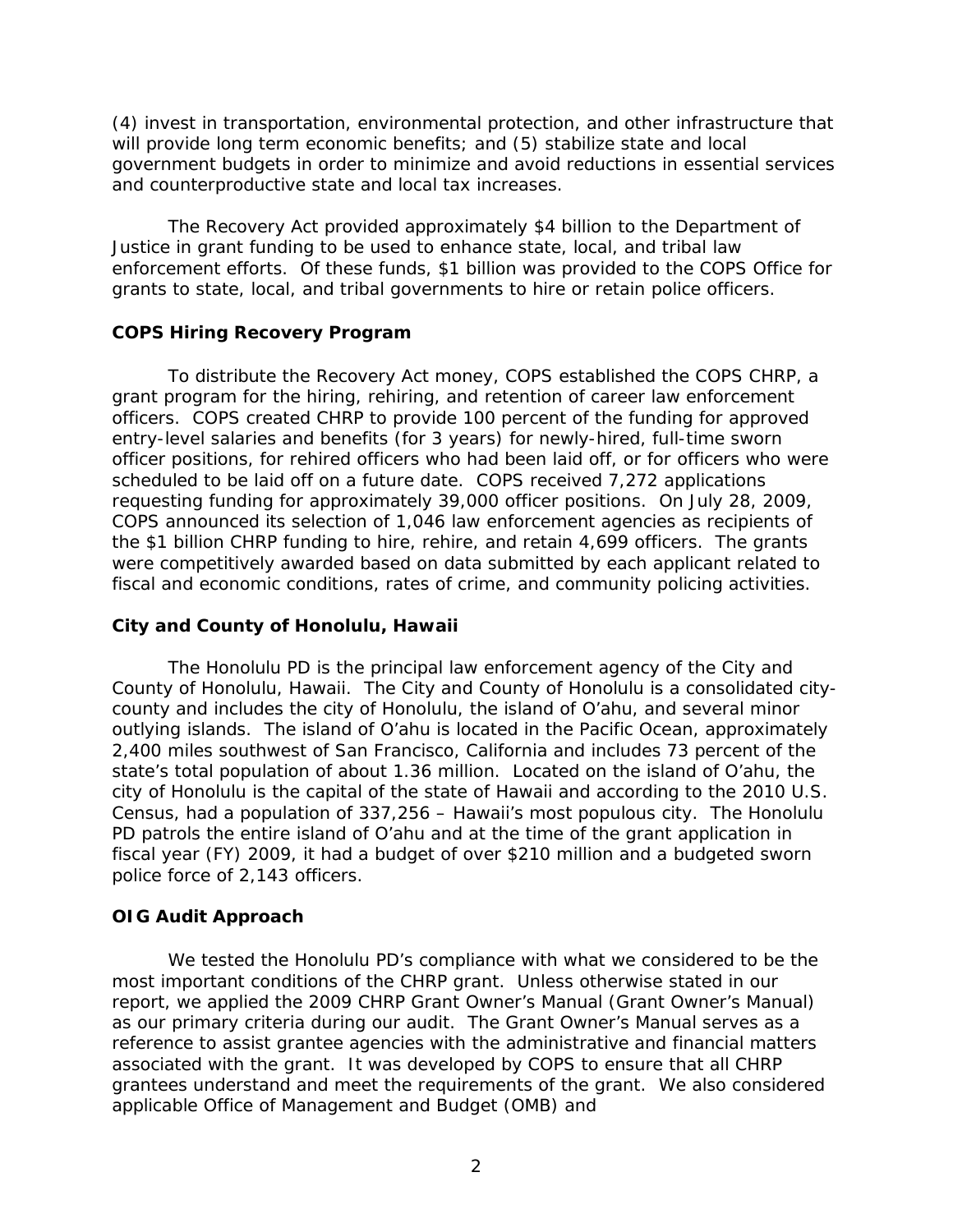Code of Federal Regulations (CFR) criteria in performing our audit. Specifically, we tested the Honolulu PD's:

- • **Application Statistics**  to assess the accuracy of key statistical data that the grantee submitted with its CHRP application.
- • **Internal Control Environment**  to determine whether the financial and accounting system and related internal controls were adequate to safeguard grant funds and ensure compliance with the terms and conditions of the grant.
- • **Expenditures**  to determine whether the salary and fringe benefit expenditures charged to the grant were allowable, supported, and accurate.
- **Drawdowns** to determine whether requests for reimbursements or advances, were adequately supported and if the Honolulu PD managed grant receipts in accordance with federal requirements.
- Budget Management and Control to determine whether Honolulu PD adhered to the COPS-approved budget for the expenditure of grant funds.
- • **Reporting**  to determine whether the required Federal Financial Reports (FFRs), Progress Reports, and Recovery Act Reports were submitted on time and accurately reflected grant activity.
- • **Additional Award Requirements**  to determine whether the Honolulu PD complied with the terms and conditions specified in the grant award document.
- **Program Performance and Accomplishments** to determine whether the Honolulu PD achieved grant objectives and to assess performance and grant accomplishments.
- plan and retained CHRP grant funded officers at the conclusion of the • **Retention Plan** – to determine whether the Honolulu PD had a retention grant.
- • **Post Grant End Date Activity**  to determine whether the Honolulu PD had filed final reports.

 Recommendation section of this report. The audit objective, scope and applicable. In addition, we requested from the Honolulu PD and COPS written they are found in Appendices 2 and 3, respectively.<br>3 The results of our audit are discussed in detail in the Findings and methodology are discussed in Appendix 1. We discussed the results of our audit with Honolulu PD officials and have included their comments in the report, as responses to a draft copy of our audit report. We received those responses and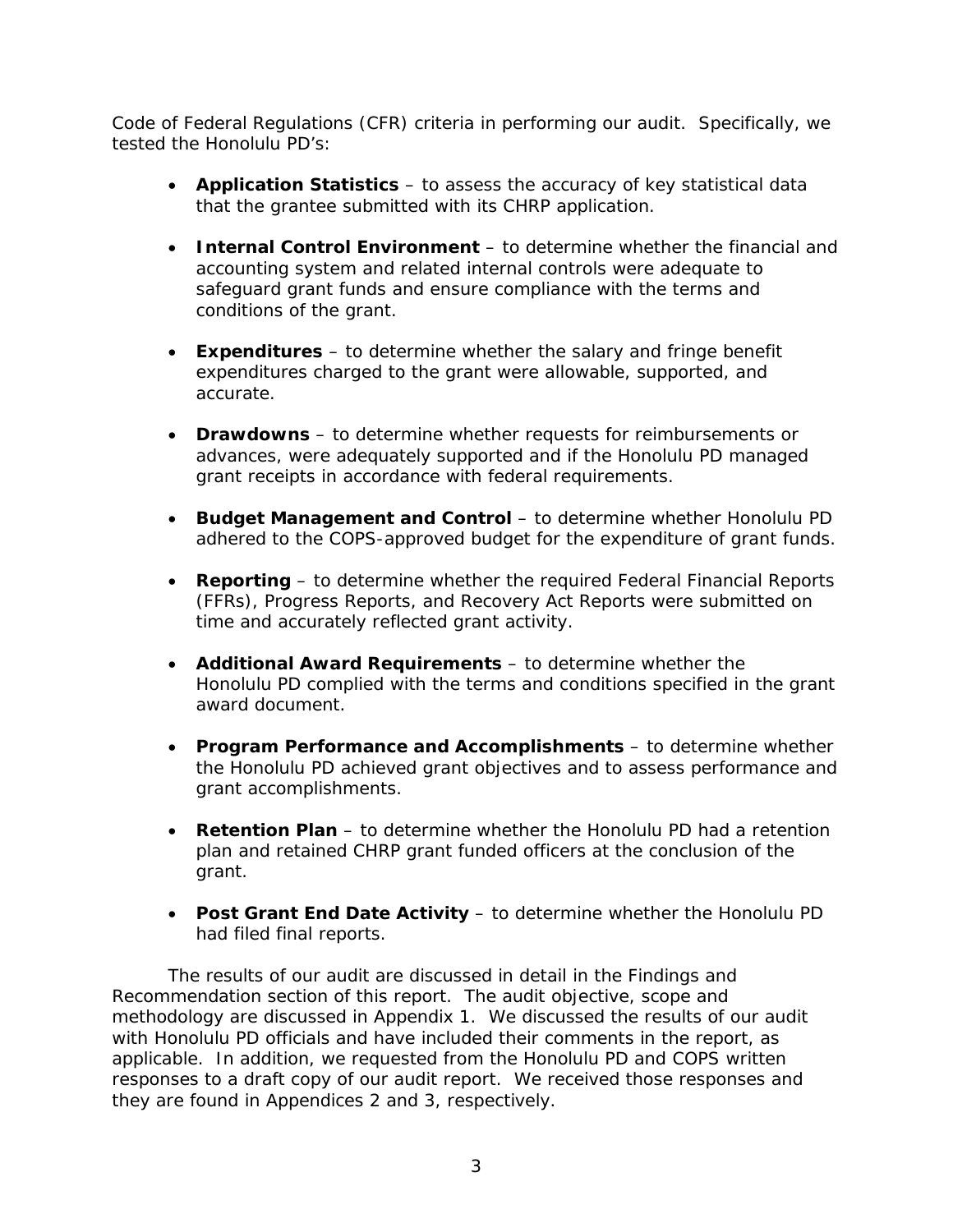## **FINDINGS AND RECOMMENDATIONS**

<span id="page-6-0"></span>We determined that the Honolulu PD generally complied with the essential grant requirements in the areas we tested. We found that all tested expenditures were allowable, supported, and in accordance with applicable laws, regulations, guidelines, and the terms and conditions of the grant.

#### **Application Statistics**

 rates of crime, and community policing activities. In general, the applicants and were more likely to receive a grant. While COPS performed some limited data applicants. In the CHRP Application Guide, COPS reminded applicant agencies to other data collected, to determine funding eligibility. In our May 2010 report of the ensure the accuracy of the crime data submitted by applicants was inadequate.<sup>3</sup> As To select CHRP grantees, COPS developed a methodology that scored and ranked applicants based on data related to their fiscal and economic conditions, experiencing more fiscal and economic distress, exhibiting higher crime rates, and demonstrating well-established community policing plans received higher scores validity checks, COPS relied heavily on the accuracy of the data submitted by grant provide accurate agency information as this information may be used, along with COPS grant selection process, we found that the validation process COPS used to a result, some agencies may have received grant funds based on inaccurate applications. However, we were unable to determine the number of applications that included inaccurate data.

 support the information it submitted to COPS as part of the application for the 2009 Honolulu PD officials, we determined that the information and statistical data reported on the CHRP application was complete and accurate. During this audit, we obtained documentation from the Honolulu PD to CHRP grant. Based on our review of the documentation and interviews with

#### **Internal Control Environment**

 $\overline{a}$ 

According to the Grant Owner's Manual, award recipients are responsible for establishing and maintaining an adequate system of accounting and internal controls. An acceptable internal control system provides cost controls to ensure optimal use of funds. Award recipients must adequately safeguard funds and assure they are used solely for authorized purposes.

 service. The Honolulu PD's utilization of the C2Herps' payroll and financial modules The Honolulu PD utilized the City and County of Honolulu's Enterprise Resource Planning System (C2Herps), a comprehensive system that includes modules related to budgeting, payroll, finances, human resources, and employee provided for access, authorization, and other internal controls over its expenditure

<span id="page-6-1"></span> 3 U.S. Department of Justice Office of the Inspector General, *A Review of the Selection Process for the COPS Hiring Recovery Program,* Audit Report 10-25, (May 2010).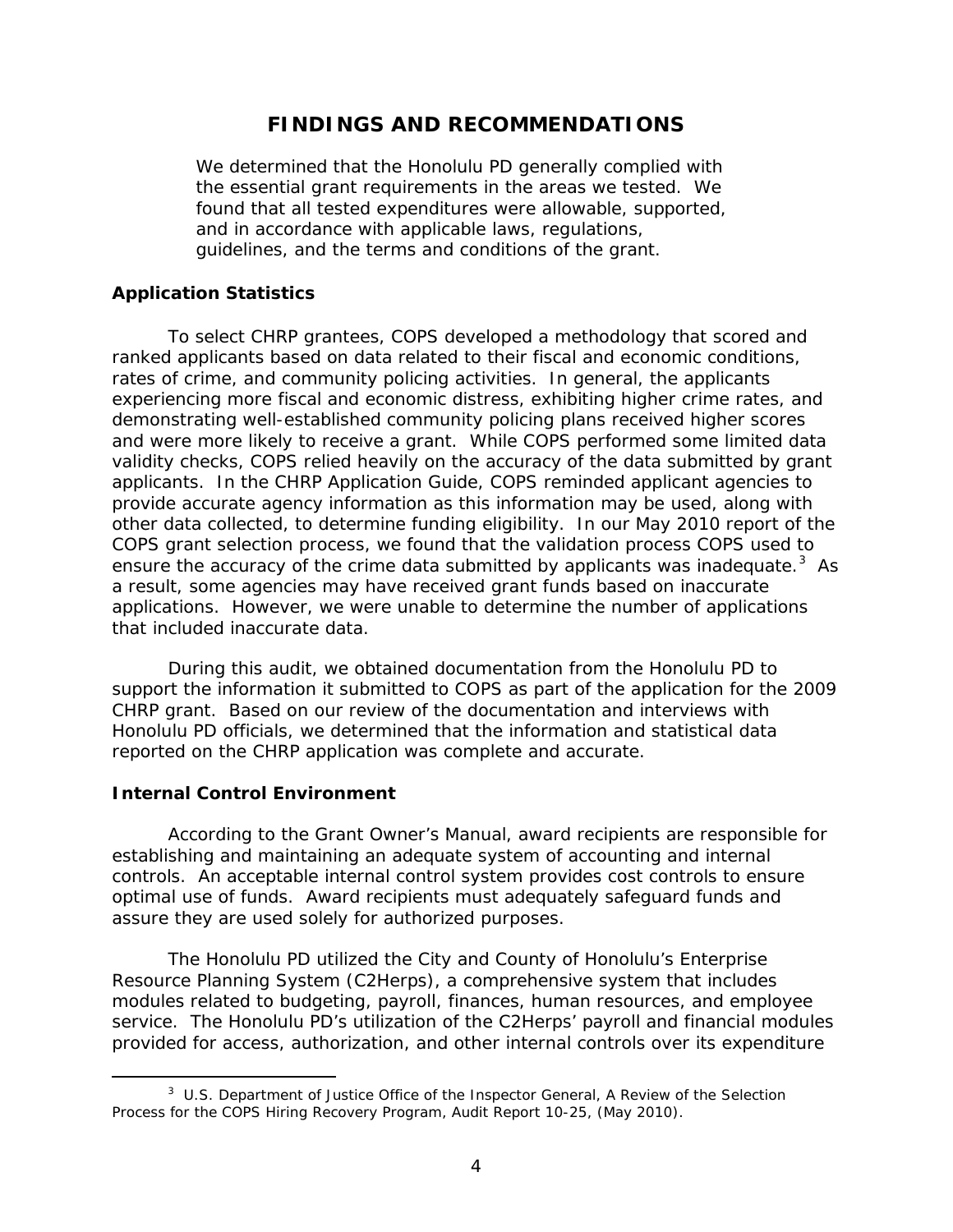<span id="page-7-0"></span>and accounting of COPS CHRP grant funds. We noted no internal control deficiencies in this area.

 guidelines, and the terms and conditions of the grant and found no instances of non-compliance. We also interviewed management staff from the organization and We reviewed the organization's risk of non-compliance with laws, regulations, performed payroll and fringe benefit testing and found that the Honolulu PD stayed within approved budget categories and amounts.

 accordance with all applicable laws, regulations, guidelines, and as authorized in While our audit did not assess the Honolulu PD's overall system of internal controls, we reviewed the Honolulu PD's internal controls over its financial management system specific to the administration of grant funds during the period under review. The Honolulu PD maintained internal controls to ensure grant funds were used to hire 21 police officers and provide community oriented policing in the terms and conditions of the grant. We also determined that the Honolulu PD separately tracked CHRP grant funding and expenditures from other sources of funding, using a unique account code within its general ledger, as required by COPS.

#### *Single Audit*

 Honolulu PD, was required to have a single audit conducted. We obtained the FY 2014 Single Audit Report for the year ending June 30, 2014, issued in February 2015. We reviewed the independent auditor's assessment to identify control Honolulu or the federal programs it was administering, and we assessed the risks that those findings had on our audit. The single audit included a non-compliance finding that was a material weakness related to required reports not being According to the OMB Circular A-133, non-federal entities that expend \$500,000 or more in federal awards in a year shall have a single audit conducted. As such, we determined that the City and County of Honolulu, which includes the weaknesses and significant noncompliance issues related to the City and County of submitted in a timely manner. We noted two similar, though minor, discrepancies in the Reporting section of this report.

#### **Expenditures**

 2012. However, COPS approved extensions through May 31, 2015. As of March 24, 2014, the Honolulu PD had expended the entire grant award of officer positions hired under the grant. The Honolulu PD based the salary and the CHRP grant application and award documentation. Through the grant award The original grant award period was from July 1, 2009, through June 30, \$5,197,353, which was all spent on the salaries and fringe benefits of the 21 police fringe benefits of its grant funded officers on an entry-level schedule as required by documentation COPS approved the following fringe benefits to be covered under this grant: (1) health insurance, (2) Medicare, (3) life insurance, (4) vacation, (5) sick leave, (6) retirement, (7) worker's compensation, (8) unemployment insurance, (9) holiday pay, and (10) disability insurance.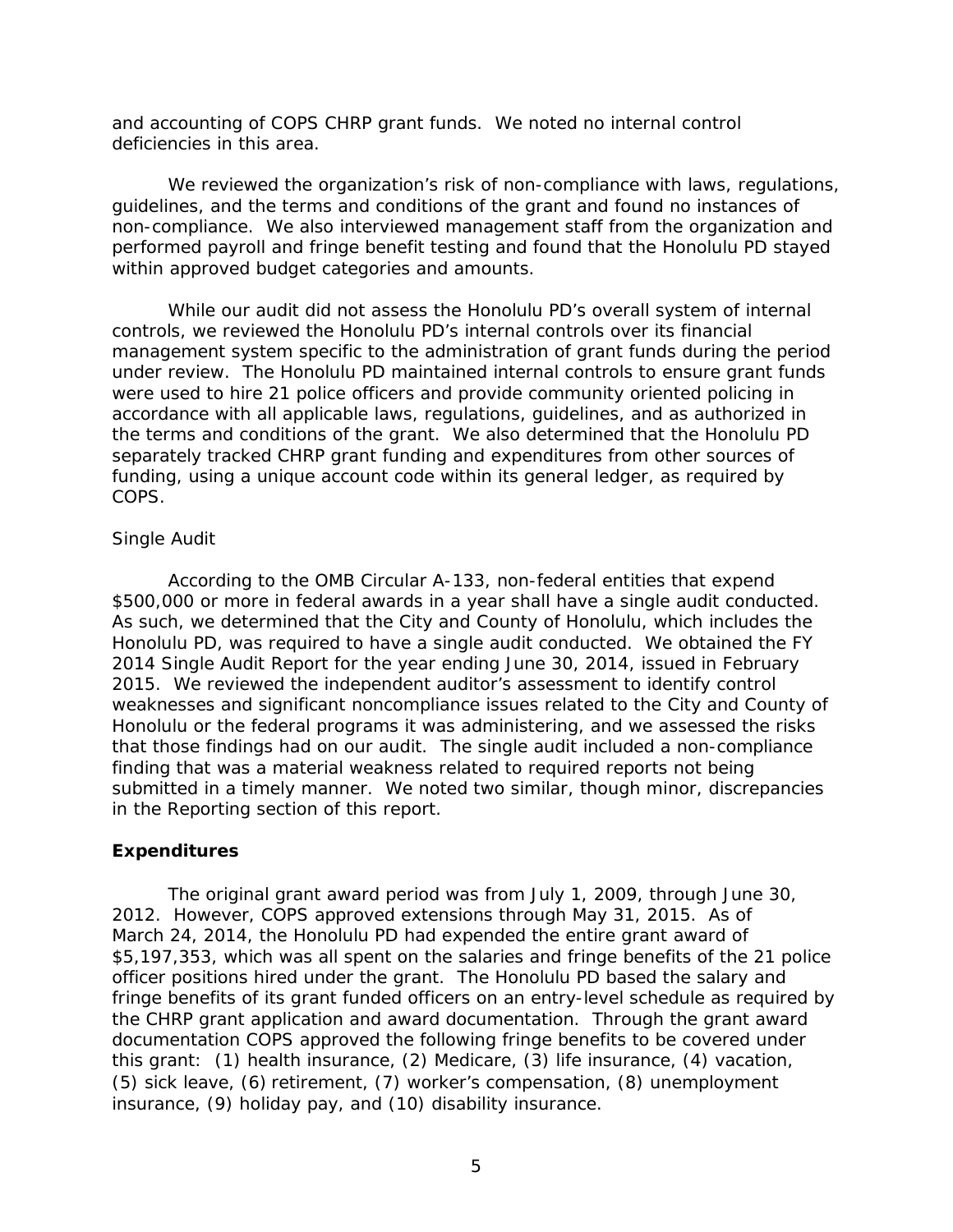amounts as a percentage of an officer's salary. To determine whether salaries and in salary charges were computed correctly, properly authorized, and accurately recorded. Further, for our fringe benefit testing, we verified that \$52,726 in fringe In its grant application, the Honolulu PD calculated the fringe benefit fringe benefits were properly charged to the grant in accordance with the grant budget, we judgmentally selected and tested two non-consecutive semi-monthly pay periods ending October 15, 2010, and June 30, 2012. For our salary testing, we traced the salary costs for a judgmental sample of 10 of the 21 officers in each pay period to timekeeping and payroll documentation and we verified that \$44,390 benefit cost elements for all grant-funded officers in each pay period tested were charged to the grant in accordance with the approved grant budget.

#### **Drawdowns**

 requesting funds based on immediate cash disbursement needs. Even though As of March 2014, the Honolulu PD had drawn down the grant funds in their COPS requires grantees to minimize the cash maintained on hand by advances are allowed, funds must be used within 10 days of an electronic transfer. entirety (\$5,197,353).

 amounts to the Honolulu PD's grant-related accounting records. Based on our that grant drawdowns were requested on a reimbursement basis. We also found lapse between the drawdown of funds and disbursement of those funds. As a To determine if drawdowns were requested in advance or on a reimbursement basis, we interviewed grant officials and compared draw down discussions with grant officials and the documentation reviewed, we determined that the Honolulu PD's drawdown process was adequate in minimizing the time result, we determined that the Honolulu PD's drawdown procedures were sufficient and complied with grant requirements.

#### **Budget Management and Control**

 According to the 28 C.F.R. § 66.30, grantees are permitted to make changes agency. The following table summarizes the budget for this grant by category. to their approved budgets to meet unanticipated program requirements. However, the movement of funds between approved budget categories in excess of 10 percent of the total award must be approved in advance by the awarding

| Category               |       | <b>Actual Amount</b> | <b>Budget Amount</b> |
|------------------------|-------|----------------------|----------------------|
| Salary                 |       | \$3,265,171          | \$3,263,232          |
| <b>Fringe Benefits</b> |       | \$1,932,182          | \$1,934,121          |
|                        | TOTAL | \$5,197,353          | \$5,197,353          |

#### **Table 2**

#### **COPS Approved Budget Amounts**

Source: COPS approved budget.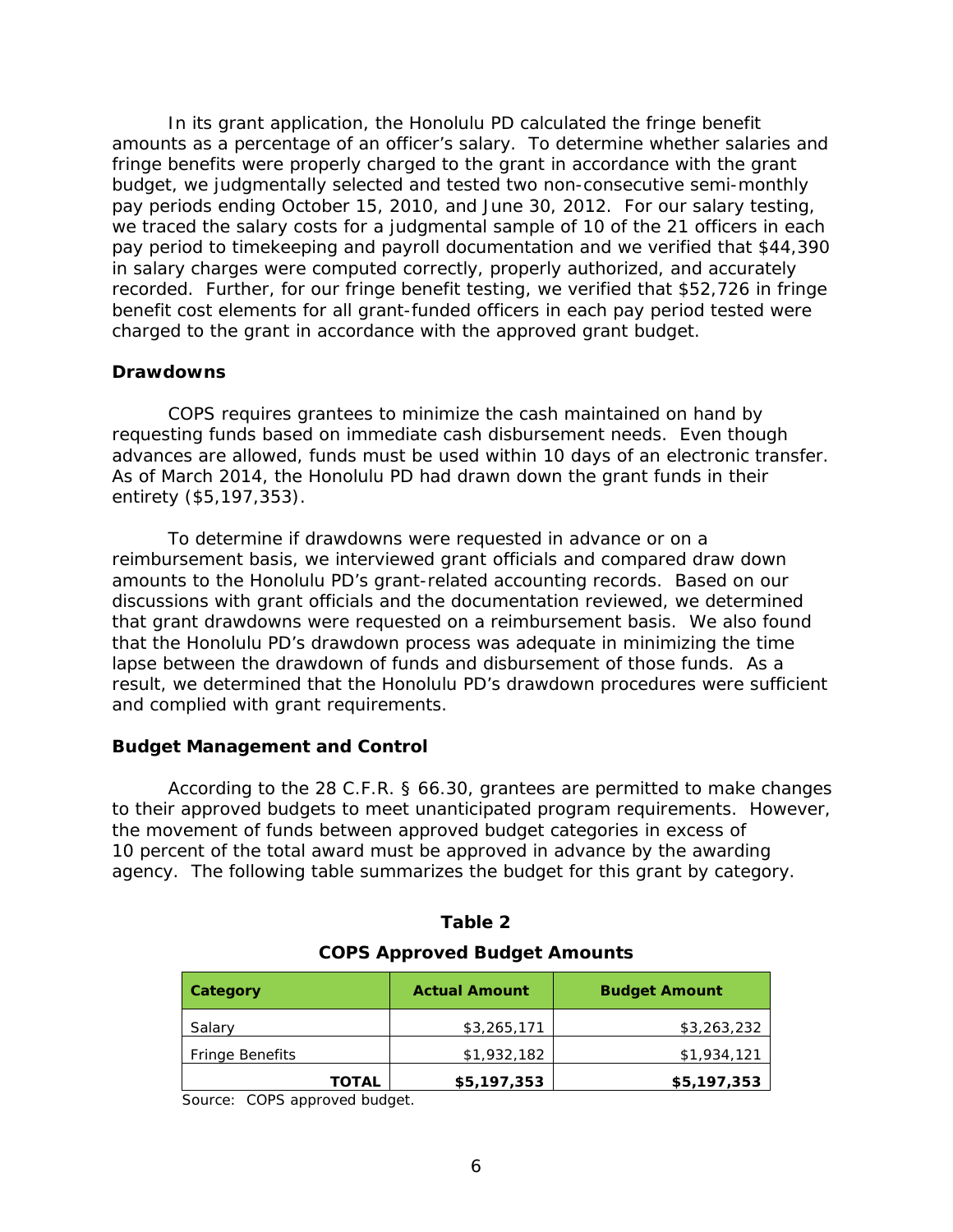We compared the budgeted salary and fringe benefit amounts to the actual expenditures found in the City and County of Honolulu's accounting system. We found that the Honolulu PD remained within the approved budget allowance for each expense category for the grant.

 In addition, the Grant Owner's Manual states that grantees must ensure that grant funds supplement and do not supplant local funds. Specifically, the manual states:

 visit, or other form of grant compliance review. . . . . . . grant recipients may not reduce their locally-funded number of sworn officer positions during the three-year CHRP grant period as a direct result of receiving the CHRP funding to pay for additional officers. Reductions in locally-funded sworn officer positions that occur for reasons unrelated to the CHRP funding – such as city-wide budget cuts – do not violate the non-supplanting requirement, but recipients must maintain documentation demonstrating the date(s) and reason(s) for the budget cuts to prove that they were unrelated to the receipt of CHRP grant funding in the event of an audit, monitoring site

 between 2009 and 2014. The 21 grant funded officer positions were incorporated retention period. The resulting headcount numbers were considered the baseline. resulting number was used as the Total Target Officer Level.<sup>4</sup> Next, we identified Figure 1, we found no indication that the Honolulu PD used federal funds to supplant existing funds. To determine if the Honolulu PD utilized grant funds to supplement, as opposed to supplant, existing local funds for program activities, we reviewed its budgeted sworn positions for the years 2008 through 2014. We found a minor increase in the budgeted number starting at 2,134 in 2008 and increasing to 2,143 into the Honolulu PD budget in October 2009 and remained part of the Honolulu PD's budget throughout the life of the grant and through the 12-month The baseline number was reduced by the vacancy rate of 9.6 percent and the the Honolulu PD's actual sworn officer headcount (or Actual Officer Level as shown in Figure 1) from July of 2008 through March of 2014. Lastly, we compared the Total Target Officer Level to the Actual Officer Level (headcount) and found that the headcount consistently exceeded the Total Target Officer Level. As illustrated in supplant existing funds.<br>  $\frac{4}{100}$  The 9.6 percent was the actual vacancy rate for calendar year 2008.

<span id="page-9-0"></span> $\overline{a}$ 

<sup>&</sup>lt;sup>4</sup> The 9.6 percent was the actual vacancy rate for calendar year 2008.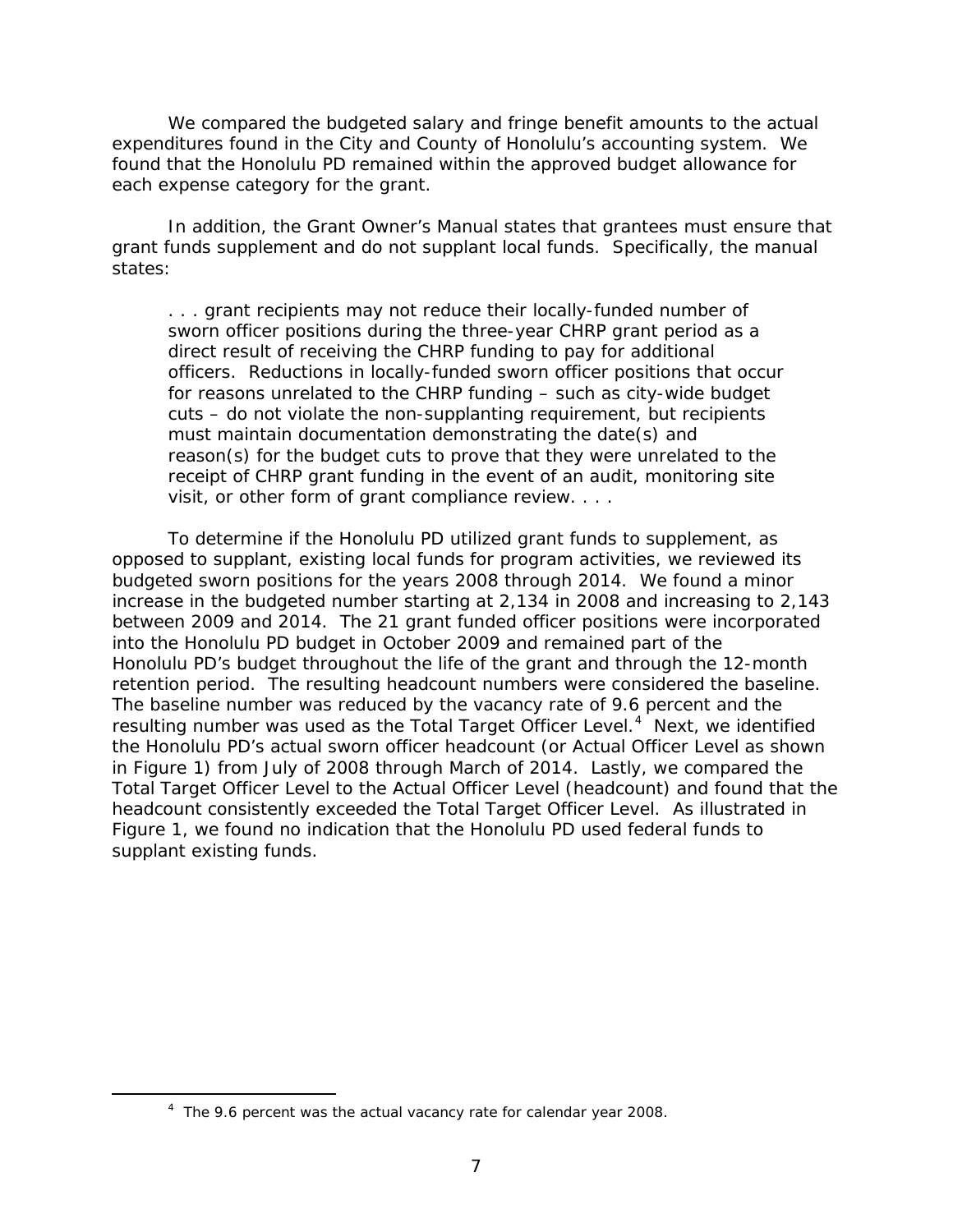**Figure 1 Honolulu Police Department Target and Actual Sworn Law Enforcement on Board July 2008 to March 2014**



Source: OIG analysis of Honolulu PD data.

 through its police academies. Attrition was another reason for Honolulu PD to increased from 3 years to nearly 6 years. Within this time period, the Honolulu PD The 3-year CHRP grant that was awarded to the Honolulu PD began on July 1, 2009. At the request of the Honolulu PD, COPS first extended the grant period through December 31, 2013, and then again through May 31, 2015. According to Honolulu PD grant officials, the extensions were necessary because of delays that the Honolulu PD experienced with bringing on board police officers request the two extensions. As a result of the extensions, the grant period maintained a total of 21 officers for a minimum of 36 months plus 12 months retention, thereby fulfilling the 36-month requirement in January 2014 and the 12-month retention in February 2015.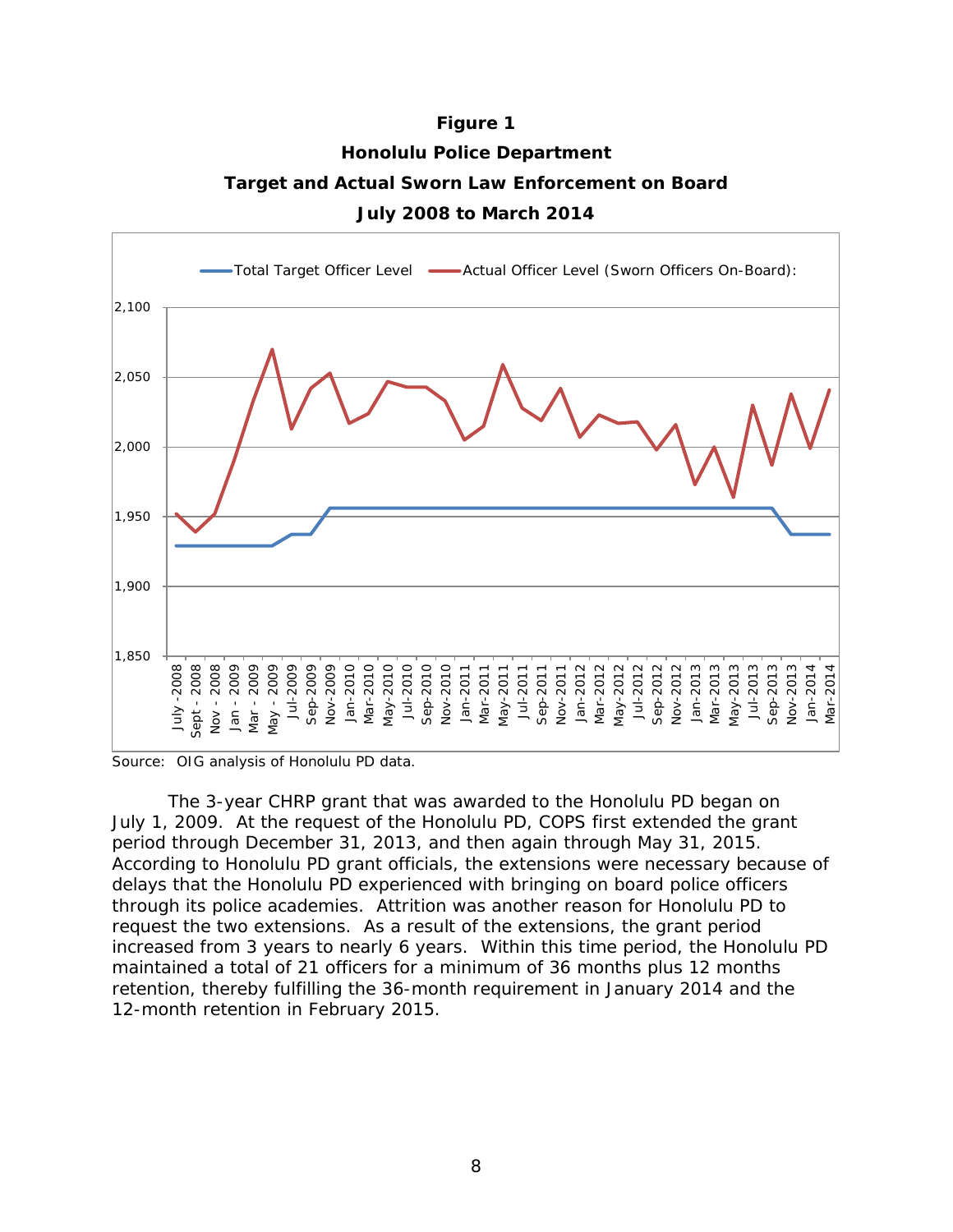#### <span id="page-11-0"></span>**Reporting**

 Recovery Act reports, submitted by the Honolulu PD, to determine whether each According to the Grant Owner's Manual, award recipients are required to submit both quarterly FFR and quarterly Progress Reports. Additionally, because this was a Recovery Act grant, Honolulu PD was also required to submit quarterly Recovery Act reports. We reviewed the FFRs, Progress Reports, and quarterly report was accurate and submitted in a timely manner.

#### *Federal Financial Reports*

 grants. According to the Grant Owner's Manual, FFRs should be submitted within COPS relies on grantees' FFRs in order to monitor certain aspects of CHRP 30 days of the end of each quarter throughout the grant period. Grantees are required to submit FFRs even for periods when there have been no program outlays. COPS may withhold funds or future awards if reports are not submitted or are excessively late.

We reviewed the four most recent FFRs for accuracy and timeliness. To determine whether the FFRs were accurate, we compared the expenditures reported on the FFRs to grant accounting information and found that each of the four reports we reviewed were accurate. In addition, we reviewed the FFRs to determine whether they were submitted on time. We found that the Honolulu PD submitted its last four FFRs to COPS in a timely manner.

#### *Progress Reports*

Progress Reports provide information to COPS regarding a grantee's performance in accomplishing grant objectives as set forth in the approved award application. According to the Grant Owner's Manual, Progress Reports must be submitted quarterly, within 30 days after the end of the reporting periods for the life of the grant.

 COPS between October 1, 2011, and September 30, 2014, to determine if the reports were submitted timely. We found that 11 of the 12 Progress Reports were a grant official for an explanation, but did not receive one. However, because all therefore, we do not make a formal recommendation. We do encourage the Honolulu PD to ensure it submits all future Progress Reports in a timely manner. We reviewed the last 12 Progress Reports that the Honolulu PD submitted to submitted on time, while 1 Progress Report was submitted 10 days late. We asked other reports were timely, we considered this discrepancy to be an anomaly; and

 We also reviewed the accuracy of the quarterly Progress Reports submitted 2014. Based on our review, we determined that the information contained in these reports was consistent with financial and other documents related to the grant.<br> $9$ to COPS for the last four quarterly periods of coverage, ending September 30,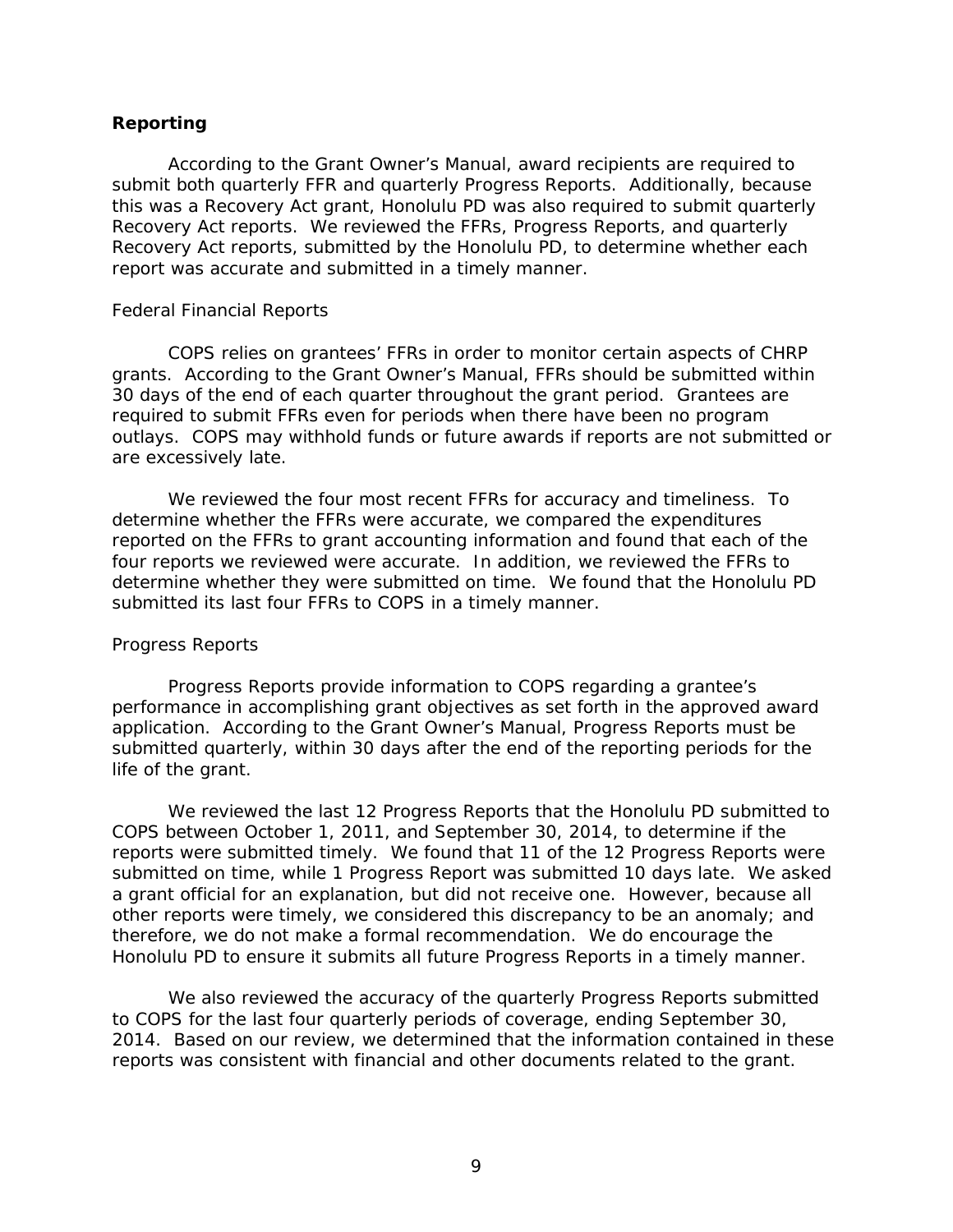#### <span id="page-12-0"></span>*Recovery Act Reports*

 programmatic data. The Recovery Act requires recipients to submit their reporting reports. Recipients must enter data no later than 10 days after the close of each quarter beginning September 30, 2009. In addition to standard reporting requirements, grantees receiving Recovery Act funding must submit quarterly reports which require both financial and data through FederalReporting.gov, an online web portal that collects all

 We reviewed the timeliness of nine quarterly Recovery Act Reports that were submitted for the periods beginning October 1, 2011, and ending December 31, 1 day late, while the other 8 reports were submitted in a timely manner. We 2013. As a result, we found that the Honolulu PD submitted one of the nine reports consider this a minor deficiency and an anomaly as the eight most recent reports were submitted in a timely manner.

 coverage, ending December 31, 2013, in order to determine whether the We also reviewed quarterly Recovery Act Reports for the last nine quarters of information submitted was accurate. Although, we found that the Honolulu PD inaccurately summarized FTE data in one of the nine Recovery Act Reports, we determined that the discrepancy to be minor and immaterial in nature. Therefore, we consider the quarterly Recovery Act Reports to be generally accurate.

Overall, the Honolulu PD generally submitted accurate financial, programmatic, and Recovery Act reports in a timely manner. However, we found one Progress Report that was submitted 10-days late and one Recovery Act Report that had inaccurate data. We consider these discrepancies to be anomalies and therefore we do not make recommendations for systemic improvements.

#### **Additional Award Requirements**

 award and are provided in the accompanying award documentation. Special conditions may also include special provisions unique to the award. Honolulu PD's CHRP grant included sixteen special conditions. We judgmentally selected 4 of the 16 special conditions for review pertaining to the following areas: (1) grant that the Honolulu PD was in compliance with the special conditions we reviewed. Award special conditions are included in the terms and conditions for a grant extensions, (2) grant modifications, (3) grant monitoring requests, and (4) the requirement for grant-funded officers to only work for the grantee. We determined

#### **Program Performance and Accomplishments**

 According to the COPS CHRP Application Guide, the objectives of the CHRP grants were to: (1) increase the capacity of law enforcement agencies to implement community policing strategies that strengthen partnerships for safer communities and enhance law enforcement's capacity to prevent, solve, and control crime through funding additional officers, and (2) create and preserve law enforcement officer jobs.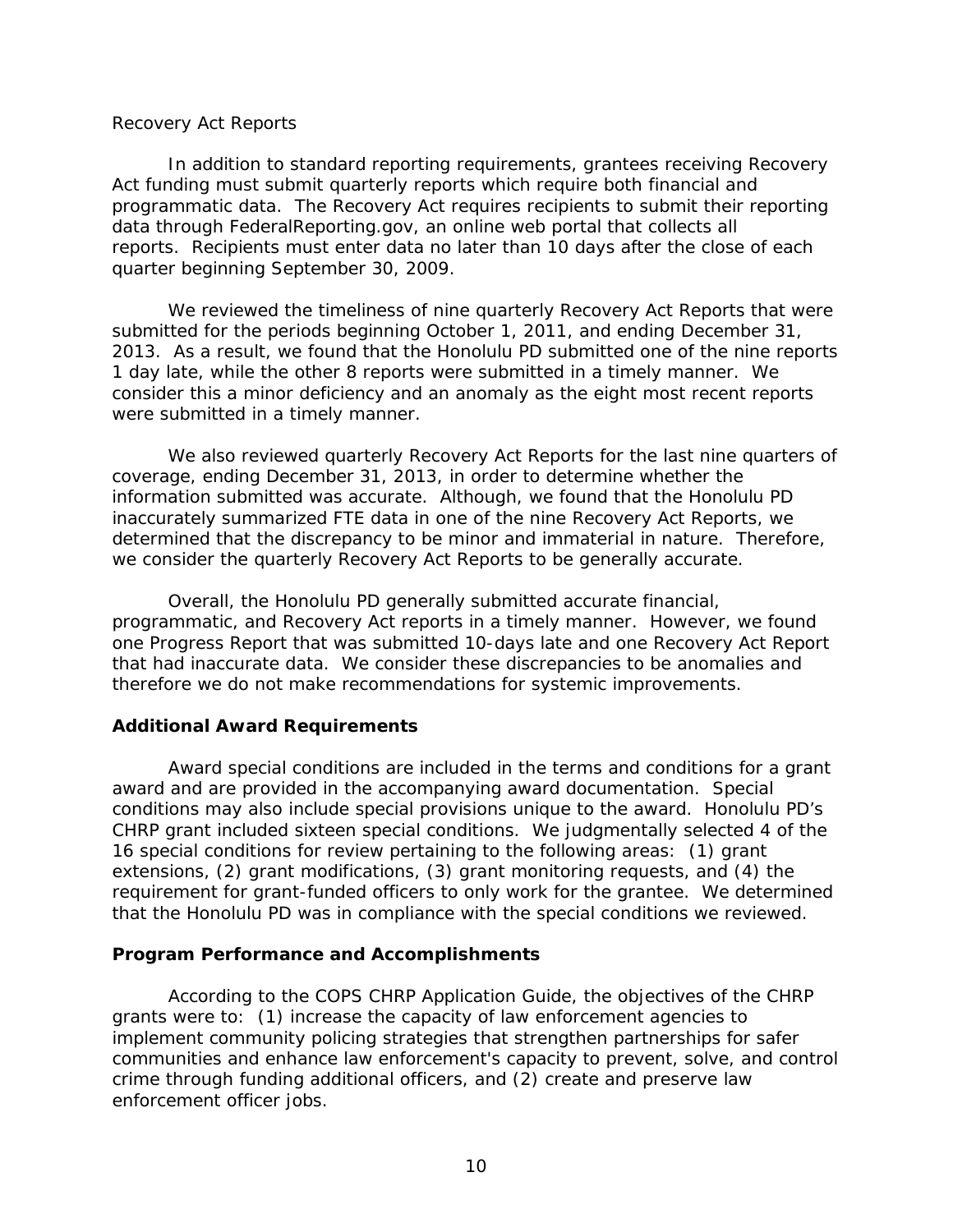<span id="page-13-0"></span> policing: (1) problem solving; (2) partnerships; and (3) organizational All CHRP grants attempted to increase grantee capacity to implement community policing strategies within the three primary elements of community transformation. The COPS Office requires all CHRP grantees to describe how hiring additional officers will assist in implementing community policing strategies. As part of the quarterly progress report, CHRP grantees are required to report on their progress toward implementing community policing strategies.

 The Honolulu PD's community policing plan, which included an integrated community policing strategy to expand and enhance its current efforts, centered Center (CPRC) with the start of the grant in July 2009. According to the Honolulu community. Honolulu PD's community policing initiative involved utilizing the CPRC and dedicated community policing teams from each patrol district in order to pool around the development and implementation of a Community Policing Resource PD, the CPRC serves as a clearinghouse for the department's community policing activities. It provides the necessary infrastructure to centralize and coordinate community policing resources, experience, and knowledge to meet the crime prevention and public safety needs of an extremely diverse and growing resources, contacts, programs, people, and personnel and provide them with a vehicle to share information, learn new methods, generate new strategies, and implement new programs.

 Activity reports produced by the CPRC summarized the activities of the community policing teams that were deployed to each of the Honolulu PD patrol districts. Also, the CPRC activity reports documented the Honolulu PD's implementation of its community policing plan. Using forms created by the CPRC, community policing activities were regularly reported by each officer assigned to a community policing team.

 Based on our review of progress reports, CPRC activity reports, and Honolulu PD was meeting the community policing objectives of the grant. interviews with grant funded Honolulu PD officers, we determined that the

#### **Retention Plan**

According to the terms and conditions of the CHRP grant, the Honolulu PD was required to retain all CHRP funded officer positions for a minimum of 12 months after the conclusion of the 36 months of federal funding.

 request of the Honolulu PD, COPS extended the grant period once through the extensions were needed first due to delays in conducting police academies and As we stated in the Budget Management and Control section of this report, the 3-year CHRP grant awarded to the Honolulu PD began on July 1, 2009. At the December 31, 2013, and again through May 31, 2015. According to grant officials, then due to attrition among the grant funded officers.

 Based on our review of the Honolulu PD's employment records and other documents, we determined that the Honolulu PD fulfilled COPS' requirement by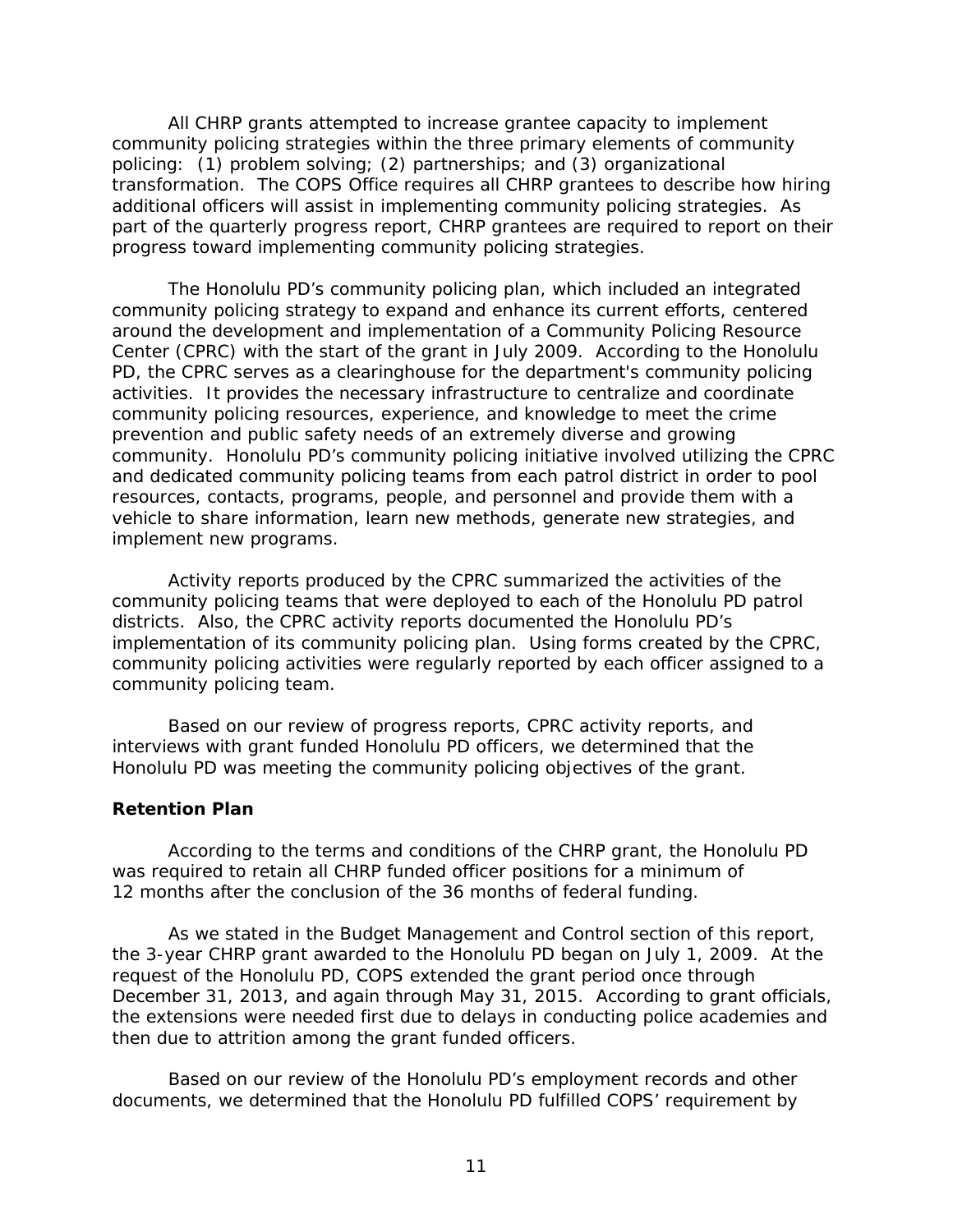<span id="page-14-0"></span> 36 months which concluded in January 2014. In addition, the Honolulu PD retained officers for its 21 grant funded positions for an additional 12 months which ended in February 2015. maintaining on board officers for its 21 grant funded positions for at least a total of

## **Post Grant End Date Activity**

April 3, 2014, filed its final FFR for the first quarter of 2014 as required. As previously noted in the report, the start date for this CHRP grant was July 1, 2009, and its original end date was June 30, 2012. The Honolulu PD requested and received extensions from the COPS office through May 31, 2015. However, by March 2014, the Honolulu PD had expended all grant funds and on Additionally, the Honolulu PD subsequently filed its Recovery Act Report and Progress Report in accordance with grant requirements.

#### **Conclusion**

 that the Honolulu PD generally complied with essential grant requirements in the In review of the COPS CHRP grant awarded to the Honolulu PD, we found areas we tested and all of the expenditures that we tested were allowable, supported, and in accordance with applicable laws, regulations, guidelines, and the terms and conditions of the grant.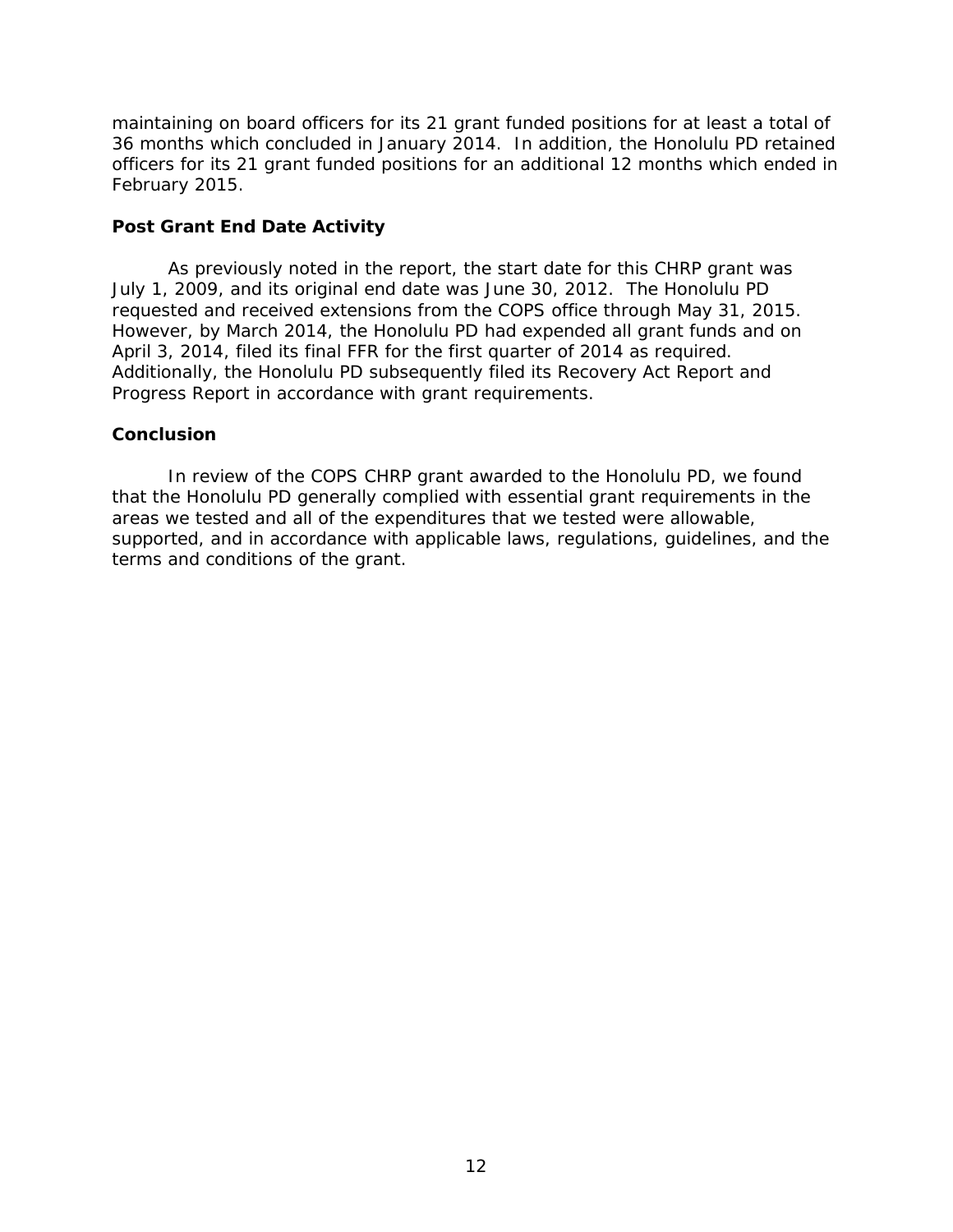# **APPENDIX 1**

## **OBJECTIVES, SCOPE, AND METHODOLOGY**

<span id="page-15-0"></span> The objective of the audit was to determine whether reimbursements claimed conditions of the grant. We also assessed grantee program performance in meeting grant objectives and overall accomplishments. We reviewed activities in the following areas: (1) application statistics, (2) internal control environment, costs and matching funds were not applicable to this grant. for costs under grant 2009-RJ-WX-0040 were allowable, reasonable, and in accordance with applicable laws, regulations, guidelines, and the terms and (3) personnel and fringe benefit expenditures, (4) drawdowns, (5) budget management and control, (6) reporting, (7) compliance with grant requirements, and (8) program performance and accomplishments. We determined that indirect

We conducted this performance audit in accordance with Generally Accepted Government Auditing Standards. Those standards require that we plan and perform the audit to obtain sufficient, appropriate evidence to provide a reasonable basis for our findings and conclusions based on our audit objectives. We believe that the evidence obtained provided a reasonable basis for our findings and conclusions based on our audit objectives.

 the start of COPS Hiring Recovery Program grant 2009-RJ-WX-0040 on July 1, Our audit covered, but was not limited to, activities that occurred between 2009, through the end of our data analysis in April of 2015. Further, we tested compliance with what we considered to be the most important conditions of the grant. Unless otherwise stated in our report, the criteria we audited against are contained in the 2009 COPS Hiring Recovery Program Grant Owner's Manual and grant award documents.

 and significant noncompliance issues related to the City and County of Honolulu or We did not test internal controls for the City and County of Honolulu taken as a whole or specifically for the grant program administered by the Honolulu PD. An independent Certified Public Accountant conducted an audit of Honolulu's financial statements. The results of this audit were reported in the Single Audit Report that accompanied the Independent Auditors' Report for the year ending June 30, 2014. The Single Audit Report was prepared under the provisions of OMB Circular A-133. We reviewed the independent auditor's assessment to identify control weaknesses the federal programs it was administering, and we assessed the risks that those findings had on our audit.

 obtain broad exposure to numerous facets of the grant reviewed, such as unique In conducting our audit, we performed sample-based testing in four areas: payroll and fringe benefit charges, Progress Reports, Financial Reports, and Recovery Act Reports. In this effort, we employed a judgmental sampling design to payroll and fringe benefits adjustments throughout the year. This non-statistical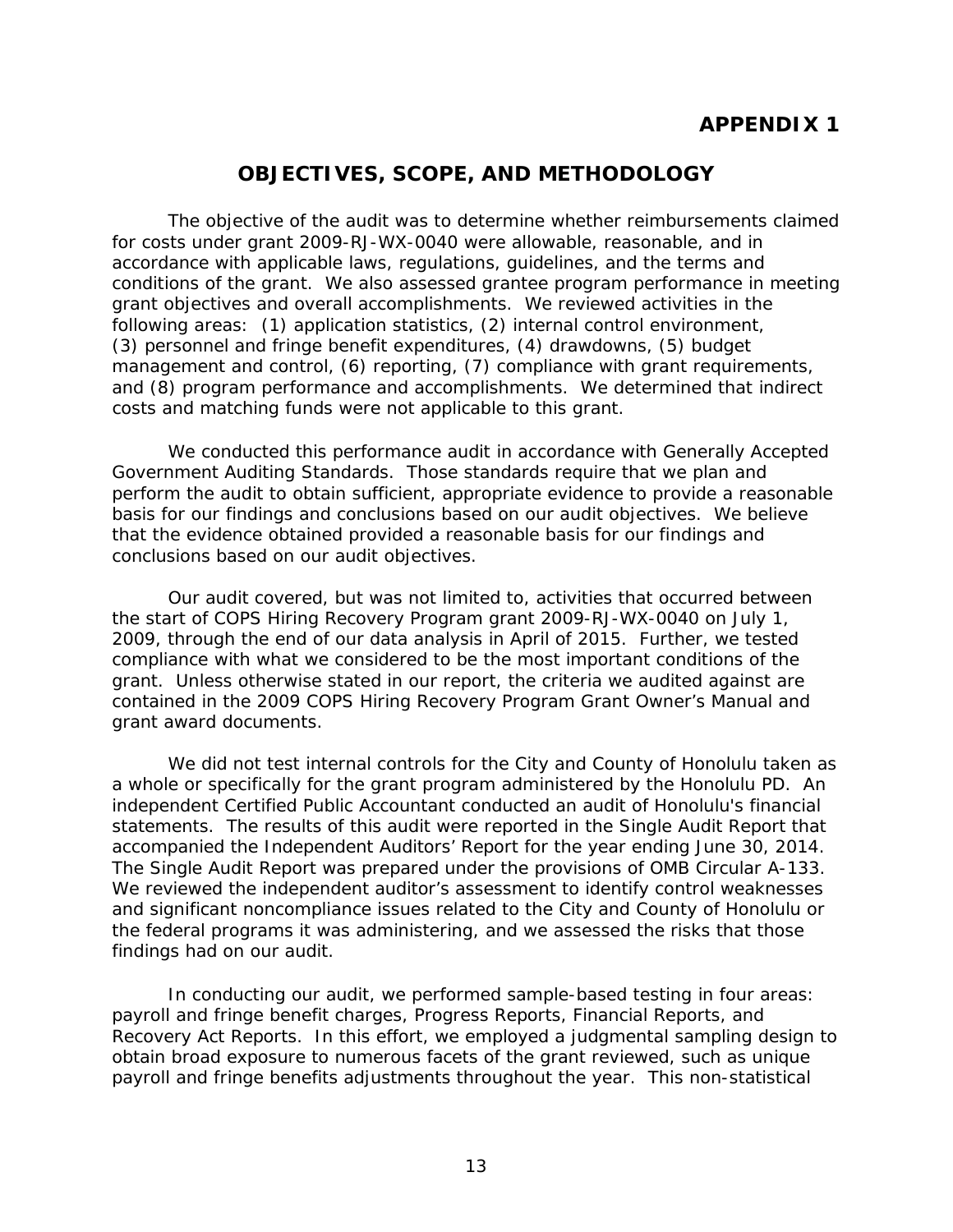sample design did not allow projection of the test results to the universe from which the samples were selected.

 of grant objectives. However, we did not test the reliability of Honolulu PD's financial management system as a whole. We tested the reliability of the information in the accounting system during the payroll verification testing. We In addition, we reviewed the timeliness and accuracy of Federal Financial Reports, Progress Reports, and Recovery Act Reports, and evaluated performance traced a sample of the information in the accounting system to supporting documentation and found the information to be reliable.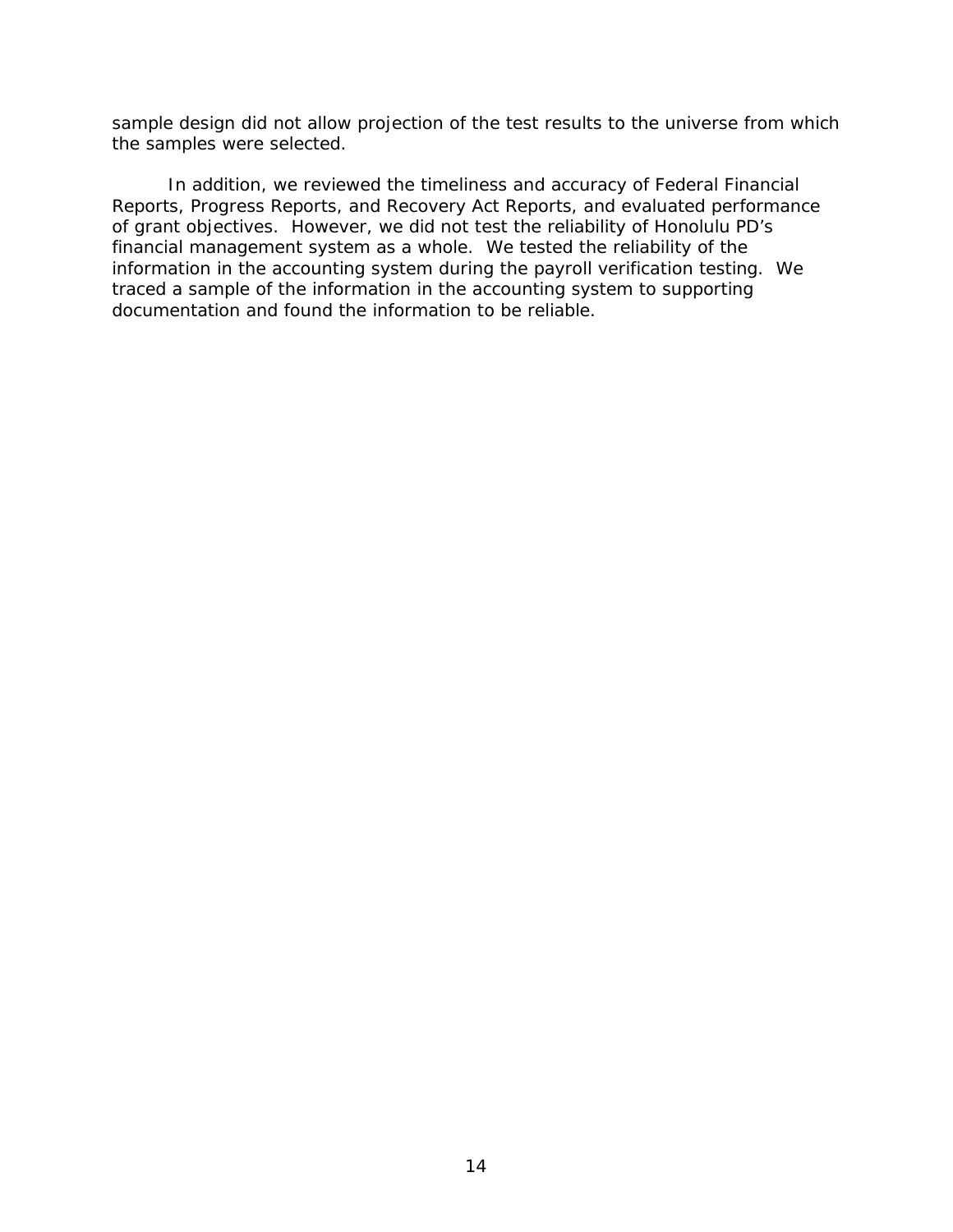## **APPENDIX 2**

# **AUDITEE RESPONSE**

|                                      |                                                                               | CITY AND COUNTY OF HONOLULU                                                                                                                                                                                                                                                                         |                                                               |
|--------------------------------------|-------------------------------------------------------------------------------|-----------------------------------------------------------------------------------------------------------------------------------------------------------------------------------------------------------------------------------------------------------------------------------------------------|---------------------------------------------------------------|
|                                      |                                                                               | 801 SOUTH BERSTANA STREET · HONOLULU, HAWAIT 95813                                                                                                                                                                                                                                                  |                                                               |
|                                      |                                                                               | TELEPHONE: (BDB) 629 3111 · IN IL RNET, www.horo indpc.org                                                                                                                                                                                                                                          |                                                               |
|                                      |                                                                               |                                                                                                                                                                                                                                                                                                     | TOBAL MERICUS                                                 |
| <b>FINE VICERELL</b><br><b>WAYDR</b> |                                                                               |                                                                                                                                                                                                                                                                                                     | CHICH                                                         |
|                                      |                                                                               |                                                                                                                                                                                                                                                                                                     | DAVE N. KAJ HIRO<br><b>MARIE A. MCCAULEY</b><br>DEFUTY UNIEFS |
|                                      | CUS REFERENCE RT-MH                                                           |                                                                                                                                                                                                                                                                                                     |                                                               |
|                                      |                                                                               | July 14, 2015                                                                                                                                                                                                                                                                                       |                                                               |
|                                      |                                                                               |                                                                                                                                                                                                                                                                                                     |                                                               |
|                                      | Mr. David J. Gaschke                                                          |                                                                                                                                                                                                                                                                                                     |                                                               |
|                                      | Regional Audit Manager                                                        |                                                                                                                                                                                                                                                                                                     |                                                               |
|                                      | San Francisco Regional Audit Office<br>Office of the Inspector General        |                                                                                                                                                                                                                                                                                                     |                                                               |
|                                      | U.S. Department of Justice<br>90 7th Street, Suite 3-100                      |                                                                                                                                                                                                                                                                                                     |                                                               |
|                                      | San Francisco, California 94103                                               |                                                                                                                                                                                                                                                                                                     |                                                               |
|                                      | Dear Mr. Gaschke:                                                             |                                                                                                                                                                                                                                                                                                     |                                                               |
|                                      |                                                                               | We have reviewed the Office of the Inspector General's draft audit report of the Community<br>Oriented Policing Services (COPS) Hiring Recovery Program grant number 2009-RJ-WX-0040.                                                                                                               |                                                               |
|                                      |                                                                               | The Honolulu Police Department concurs with the Findings and Recommendations as stated in<br>the draft audit report. We will continue to meet the high standards set forth in the department's<br>compliance with the applicable laws, regulations, guidelines, and all terms and conditions of the |                                                               |
|                                      | awarded grant.                                                                |                                                                                                                                                                                                                                                                                                     |                                                               |
|                                      | Division may be contacted at (808) 723-3219.                                  | Should you have any additional questions, Major William Axt or Mr. Roy Tomasu of our Finance                                                                                                                                                                                                        |                                                               |
|                                      |                                                                               | Sincerely,                                                                                                                                                                                                                                                                                          |                                                               |
|                                      |                                                                               |                                                                                                                                                                                                                                                                                                     |                                                               |
|                                      |                                                                               | LOUIS M. KEALOHA<br>Chief of Police                                                                                                                                                                                                                                                                 |                                                               |
| $\infty$ :                           | Ronald L. Davis                                                               |                                                                                                                                                                                                                                                                                                     |                                                               |
|                                      | Director<br><b>COPS</b>                                                       |                                                                                                                                                                                                                                                                                                     |                                                               |
|                                      | (copy provided electronically)                                                |                                                                                                                                                                                                                                                                                                     |                                                               |
|                                      | Marcia O. Samuels-Campbell<br>Assistant Director of Grant Monitoring Division |                                                                                                                                                                                                                                                                                                     |                                                               |
|                                      | COPS<br>(copy provided electronically)                                        |                                                                                                                                                                                                                                                                                                     |                                                               |
|                                      |                                                                               |                                                                                                                                                                                                                                                                                                     |                                                               |
|                                      |                                                                               |                                                                                                                                                                                                                                                                                                     |                                                               |
|                                      |                                                                               | Serving and Portecting With Alaha                                                                                                                                                                                                                                                                   |                                                               |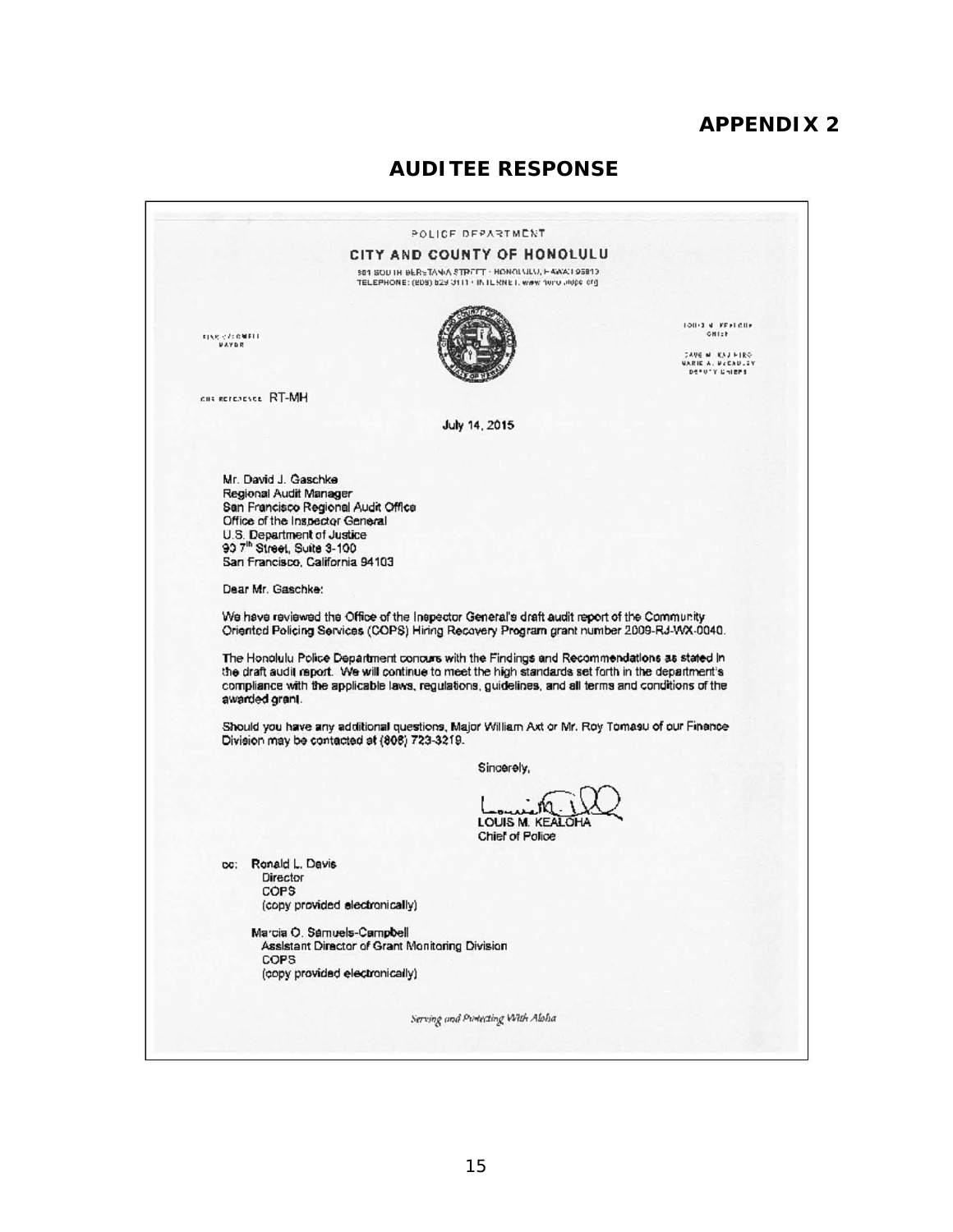# **U.S. DEPARTMENT OF JUSTICE RESPONSE**

**COPS**  ADVANCING PUBLIC SAFETY THROUGH COMMUNITY POLICING **U.S. DEPARTMENT OF JUSTICE** OFFICE OF COMMUNITY ORIENTED POLICING SERVICES Grant Operations Directorate/ Grant Monitoring Division 145 N Street, N.E., Washington, DC 20530 MEMORANDUM To: David J. Gaschke Regional Audit Manager San Francisco Regional Audit Office U.s. Department of Justice Office of the Inspector General From: Micaela Hart  $\mathcal{M}$ Management Analyst COPS Grant Monitoring Division - Audit Liaison Section Date: July 9, 2015 Subject: Response to the Draft Audit Report for the Community Oriented Policing Services (COPS) Grant Awarded to the Honolulu Police Department, Honolulu, Hawaii This memorandum is in response to your July 7, 2015 draft audit report on the COPS Hiring Recovery Program (CHRP) Grant Number 2009-RJ-WX-0040 awarded to the Honolulu Police Department (Honolulu PD). The COPS Office concurs with the OIG's determination that the Honolulu PD generally complied with the essential grant requirements in the areas tested. If you have questions regarding our management action, please contact me at 202-514-141 1 or micaela.hart@usdoj.gov. cc: provided electronically San Francisco Regional Audit Office Office of the Inspector General Richard P. Theis Director, Audit Liaison Office Justice Management Division Marcia O. Samuels Campbell Assistant Director, Grant Monitoring Division Office of Community Oriented Policing Services George Gibmeyer Supervisor - Audit Liaison Section COPS Grant Monitoring Division Audit Liaison Office (ALO@usdoj.gov)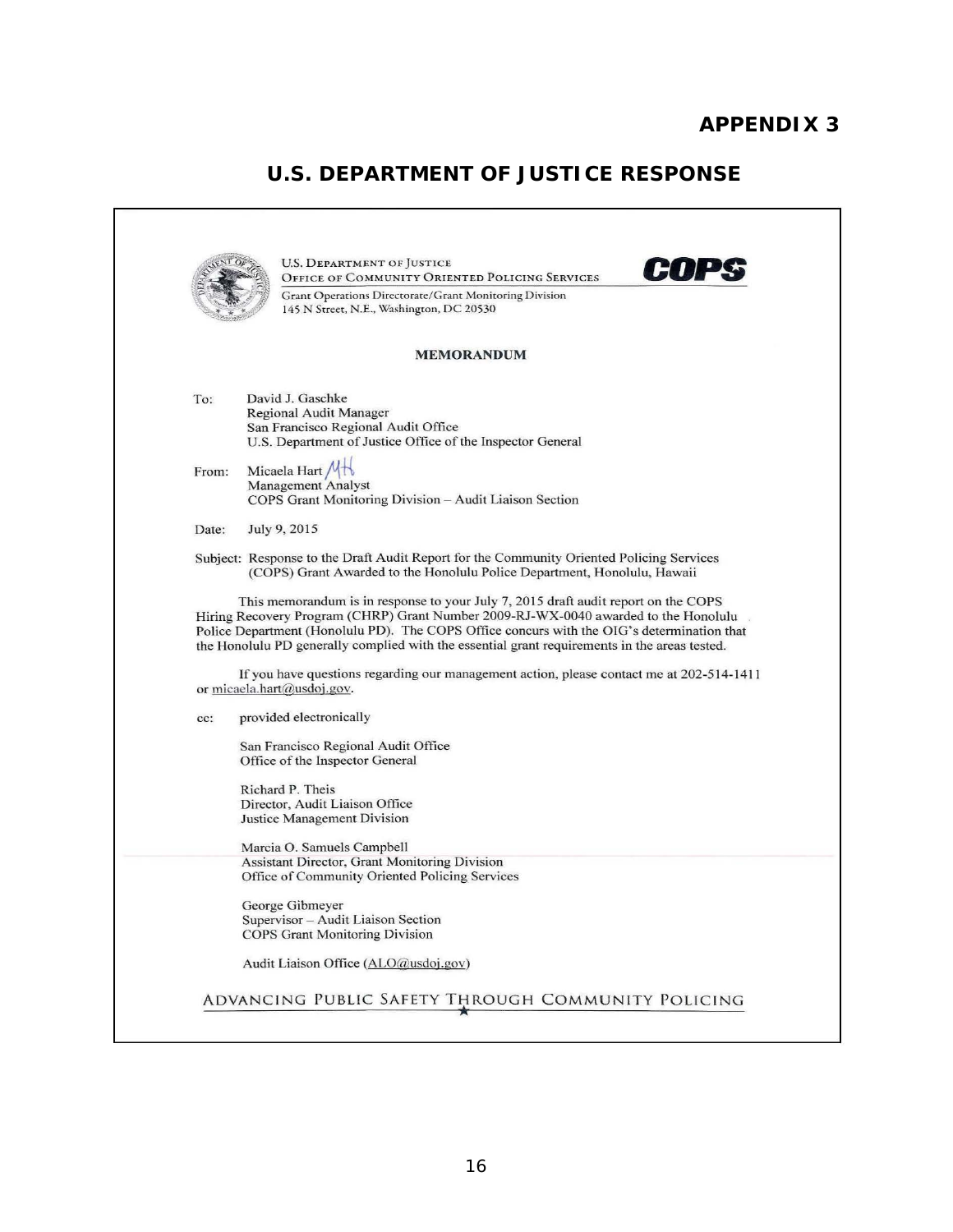**David J. Gaschke San Francisco Regional Audit Manager Office** of the **Inspector General**  July 9, 2015 Page 2

Grant File: 2009-RJ-WX-0040

**Audit File** 

ORI: HI00200

# ADVANCING PUBLI C SAFETY THROUGH COMMUN ITY POLIC I NG **•**